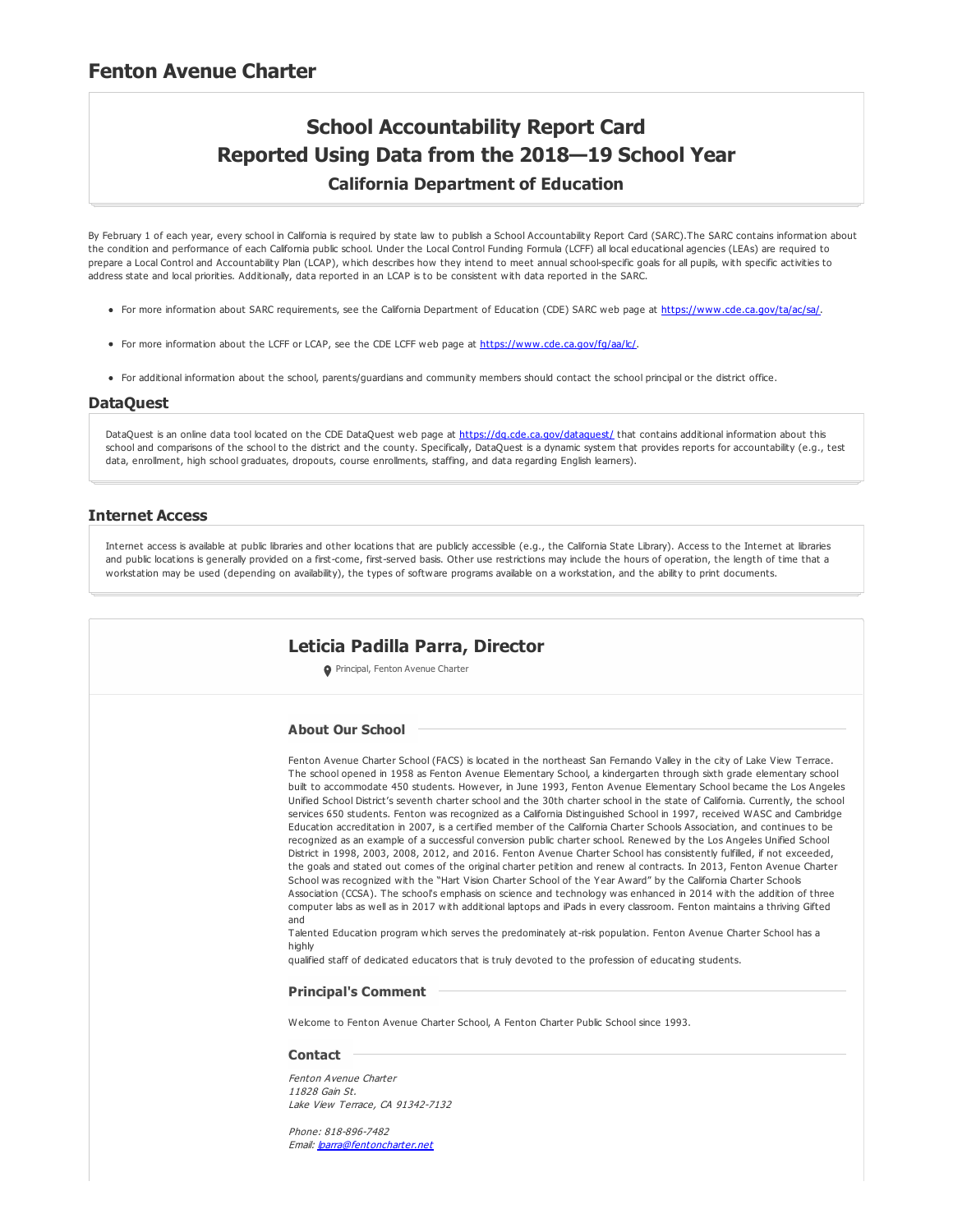t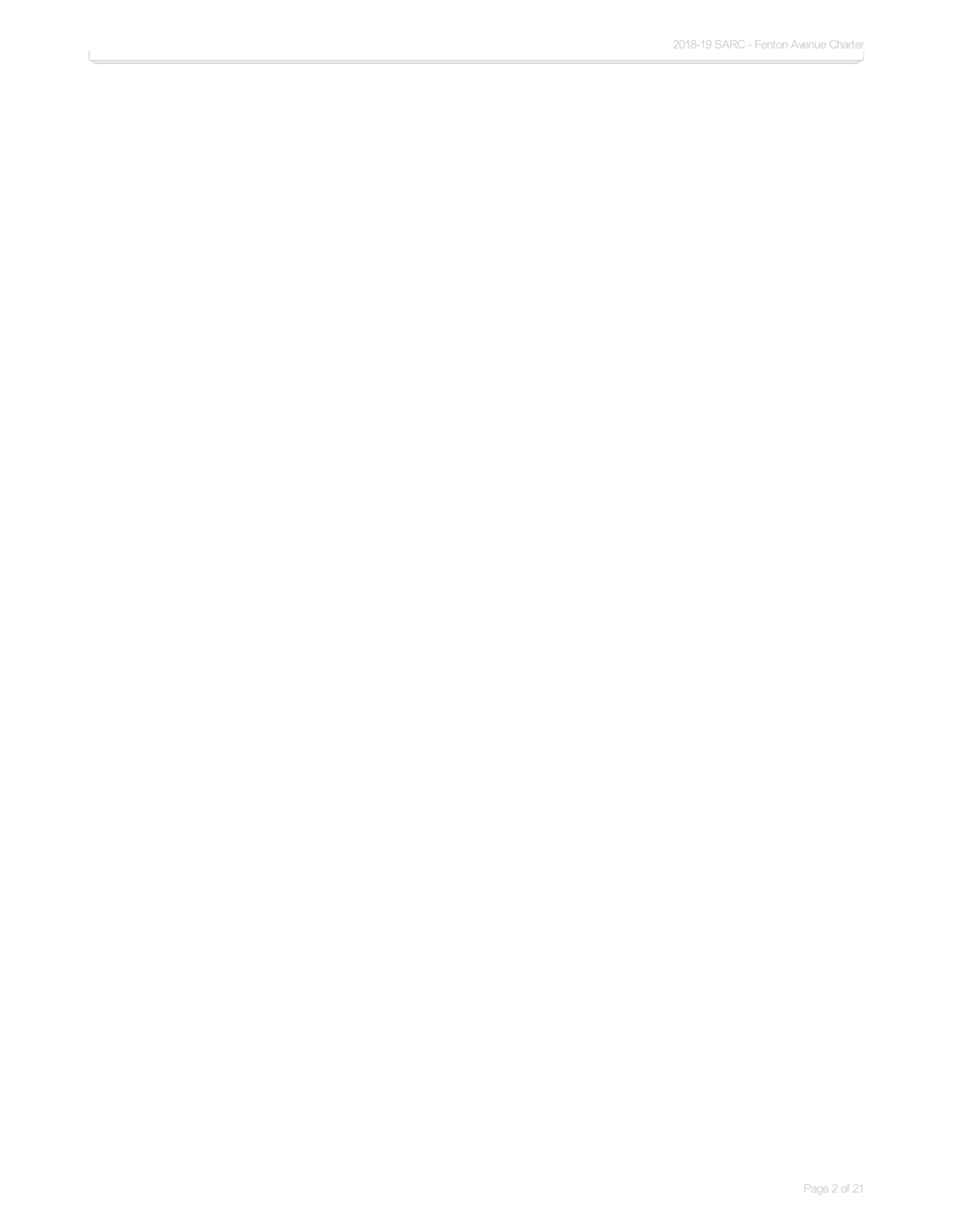## **About This School**

### **Contact Information (School Year 2019—20)**

| District Contact Information (School Year 2019-20) |                          |  |  |
|----------------------------------------------------|--------------------------|--|--|
| <b>District Name</b>                               | Los Angeles Unified      |  |  |
| <b>Phone Number</b>                                | $(213)$ 241-1000         |  |  |
| Superintendent                                     | Austin Beutner           |  |  |
| <b>Email Address</b>                               | austin.beutner@lausd.net |  |  |
| Website                                            | www.lausd.net            |  |  |
|                                                    |                          |  |  |

| School Contact Information (School Year 2019-20)    |                                   |  |  |  |
|-----------------------------------------------------|-----------------------------------|--|--|--|
| <b>School Name</b>                                  | Fenton Avenue Charter             |  |  |  |
| <b>Street</b>                                       | 11828 Gain St.                    |  |  |  |
| City, State, Zip                                    | Lake View Terrace, Ca, 91342-7132 |  |  |  |
| <b>Phone Number</b>                                 | 818-896-7482                      |  |  |  |
| Principal                                           | Leticia Padilla Parra, Director   |  |  |  |
| <b>Email Address</b>                                | lparra@fentoncharter.net          |  |  |  |
| Website                                             | http://fentoncharter.net          |  |  |  |
| County-District-School 19647336017016<br>(CDS) Code |                                   |  |  |  |

Last updated: 1/15/2020

### **School Description and Mission Statement (School Year 2019—20)**

The mission of Fenton Avenue Charter School is to further instill the joy of learning by creating an environment that promotes confident, self-reliant, interdependent learners who become productive, contributing citizens of the community. Fenton Avenue Charter School is located in the East San Fernando Valley and serves 650 students in grades 3rd, 4th, 5th and transitional kindergarten (T K). Fenton was the 30th charter school in California, a state that now has over 1,600 charters. All stakeholders are actively involved in sustaining an instructional program that supports the whole child. There is a staff of over 25 classroom teachers, a music instructor, school counselor, school psychologist, speech pathologist, Education Specialist teachers, two Assistant Directors, Director, technology team and a nurse and nurse's assistant to support all of the instructional, social and emotional needs of students. There is a Family Center, where parents are provided with enrichment opportunities. Family activities are organized by a Family Center Director, who assists parents with a multitude of community resources. All classrooms are equipped with computers, amplification systems and technology that support the instructional program. Teachers are encouraged to enhance their professional growth and do so through a variety of professional development opportunities. Fenton's Gifted and Talented Education program develops critical thinking skills through a technology based program that focuses on coding. GAT E students will participate in a tour of the Jet Propulsion Lab (JPL) in Pasadena. In 2018, many parent engagement opportunities w ere offered. Western Association of Schools and Colleges (WASC): In 2016, Fenton Avenue Charter School was granted a six-year accreditation status by the Western Association of Schools and Colleges (W ASC). We are proud of the exceptional work of our students, staff, and parents.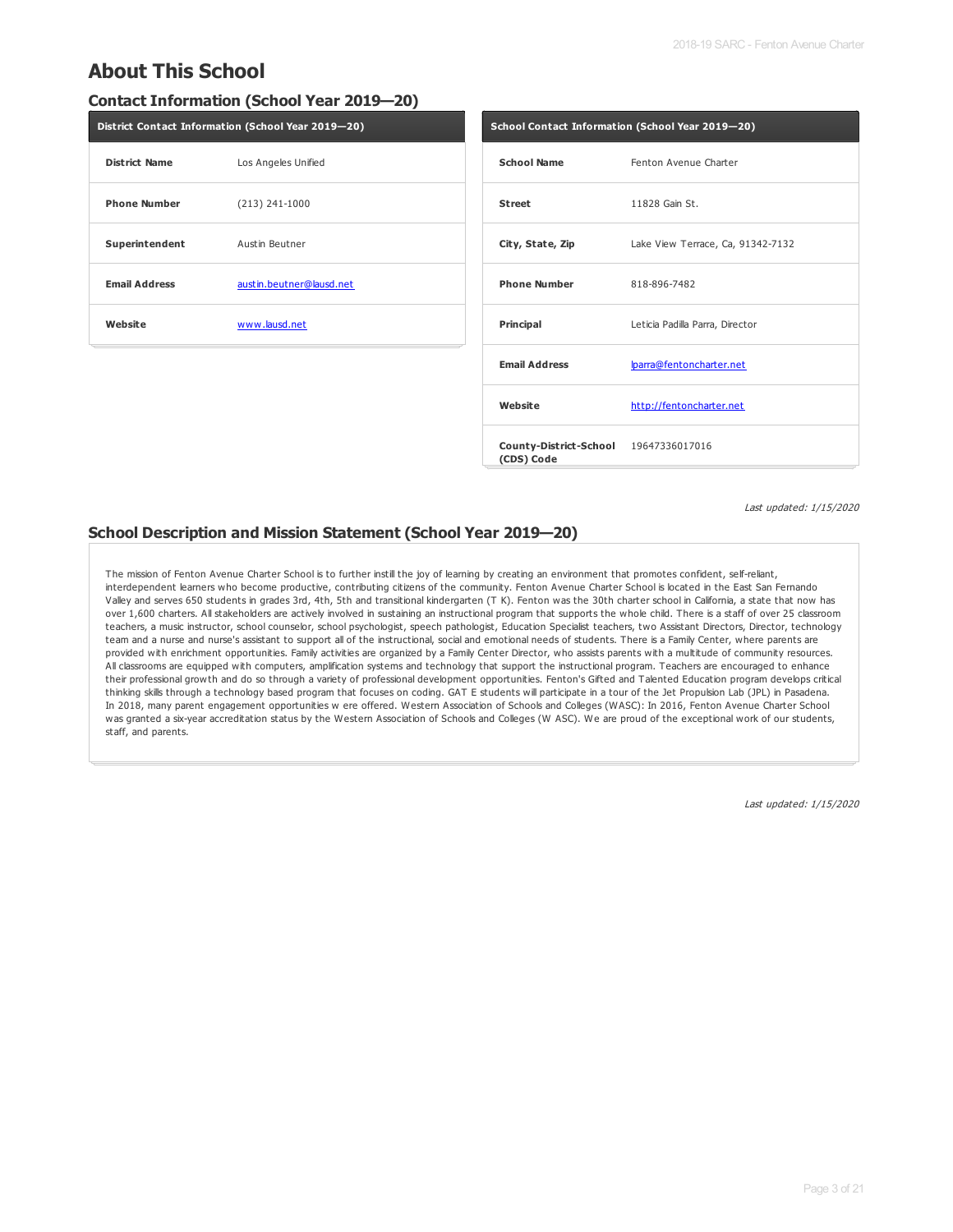## **Student Enrollment by Grade Level (School Year 2018—19)**

| <b>Number of Students</b> |
|---------------------------|
| 228                       |
| 227                       |
| 248                       |
| 703                       |
|                           |



Last updated: 1/15/2020

## **Student Enrollment by Student Group (School Year 2018—19)**

| <b>Student Group</b>                | <b>Percent of Total Enrollment</b> |
|-------------------------------------|------------------------------------|
| Black or African American           | 5.80 %                             |
| American Indian or Alaska Native    | $\frac{0}{0}$                      |
| Asian                               | 0.40%                              |
| Filipino                            | 0.70%                              |
| Hispanic or Latino                  | 91.60%                             |
| Native Hawaiian or Pacific Islander | $0.10 \%$                          |
| White                               | 1.20%                              |
| Two or More Races                   | 0.10%                              |
| <b>Student Group (Other)</b>        | <b>Percent of Total Enrollment</b> |
| Socioeconomically Disadvantaged     | 92.10%                             |
| English Learners                    | 20.40%                             |
| Students with Disabilities          | 14.00 %                            |
| Foster Youth                        | 0.40%                              |
| Homeless                            | 2.80 %                             |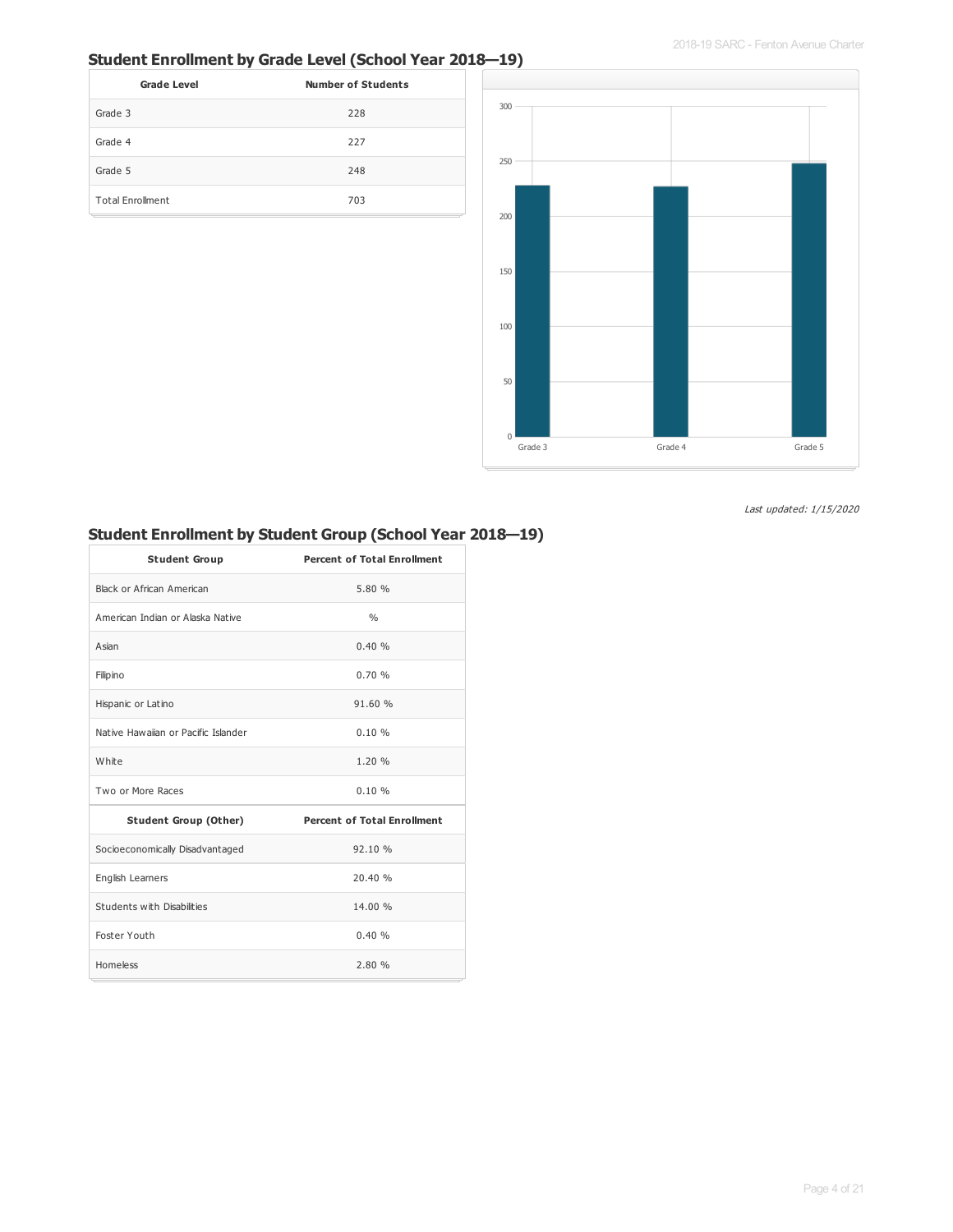## **A. Conditions of Learning**

# **State Priority: Basic**

The SARC provides the following information relevant to the State priority: Basic (Priority 1):

- Degree to which teachers are appropriately assigned and fully credentialed in the subject area and for the pupils they are teaching;
- Pupils have access to standards-aligned instructional materials; and
- School facilities are maintained in good repair

#### **Teacher Credentials**

| <b>Teachers</b>                                                                   | School<br>2017<br>$-18$ | School<br>2018<br>$-19$ | School<br>2019<br>$-20$ | <b>District</b><br>$2019-$<br>20 |
|-----------------------------------------------------------------------------------|-------------------------|-------------------------|-------------------------|----------------------------------|
| With Full Credential                                                              | 36                      | 36                      | 31                      | 31                               |
| Without Full Credential                                                           | 0                       | $\Omega$                | $\Omega$                | 0                                |
| Teachers Teaching Outside Subject<br>Area of Competence (with full<br>credential) | $\Omega$                | $\Omega$                | $\Omega$                | $\Omega$                         |



Last updated: 1/15/2020

### **Teacher Misassignments and Vacant Teacher Positions**

| <b>Indicator</b>                                  | $2017 -$<br>18 | $2018 -$<br>19 | $2019-$<br>20 |
|---------------------------------------------------|----------------|----------------|---------------|
| Misassignments of Teachers of English<br>Learners | 0              | $\Omega$       | 0             |
| Total Teacher Misassignments*                     | 0              | O              | 0             |
| Vacant Teacher Positions                          | 0              |                | 0             |



Note: "Misassignments" refers to the number of positions filled by teachers who lack legal authorization to teach that grade level, subject area, student group, etc. \* Total Teacher Misassignments includes the number of Misassignments of Teachers of English Learners.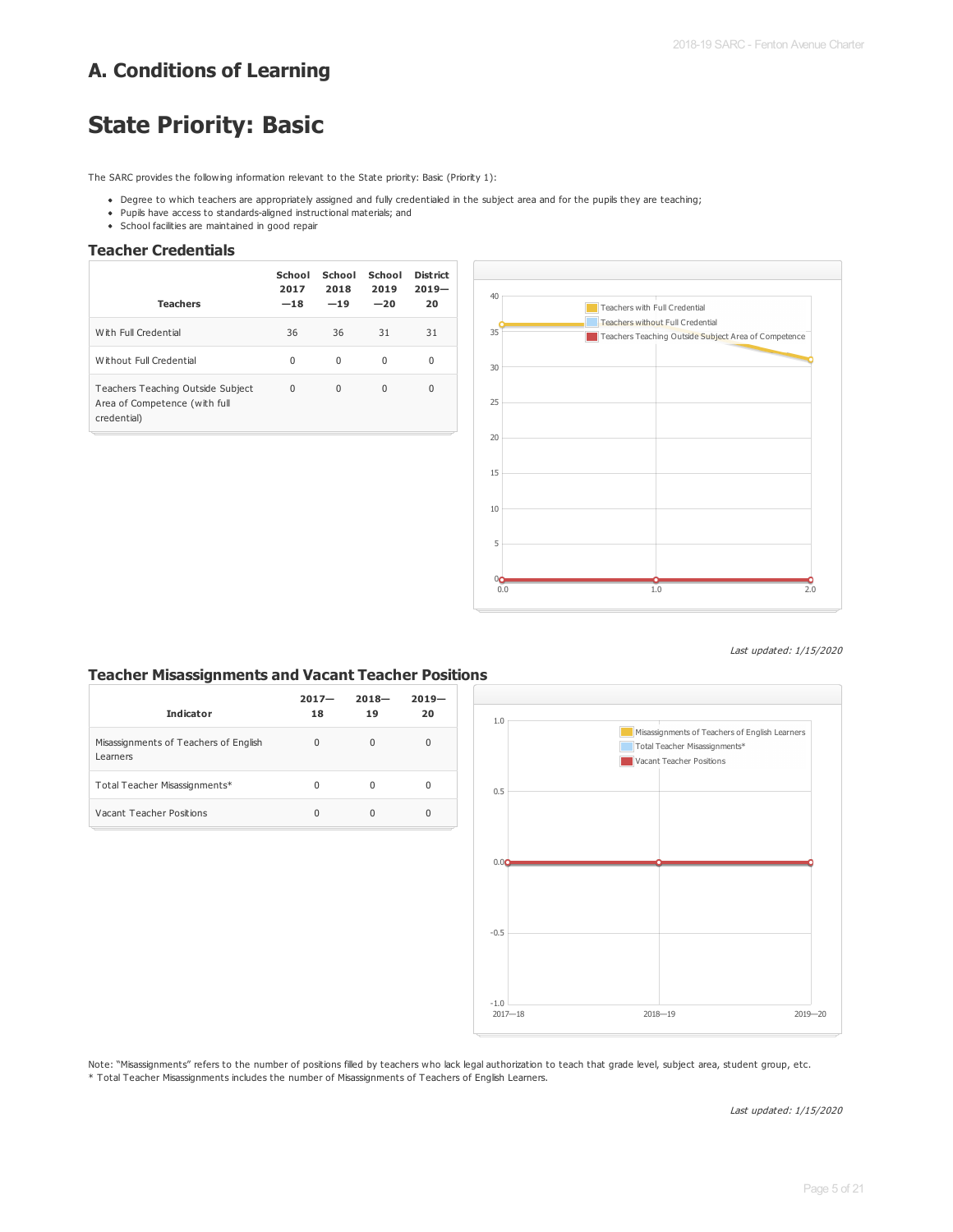### **Quality, Currency, Availability of Textbooks and Other Instructional Materials (School Year 2019—20)**

Year and month in which the data were collected: September 2019

| Subject                                | Textbooks and Other Instructional Materials/year of Adoption                                                                                                                                               | <b>From Most</b><br>Recent<br>Adoption? | <b>Percent Students</b><br>Lacking Own<br><b>Assigned Copy</b> |
|----------------------------------------|------------------------------------------------------------------------------------------------------------------------------------------------------------------------------------------------------------|-----------------------------------------|----------------------------------------------------------------|
| Reading/Language<br>Arts               | Fenton Avenue Charter School adopted Benchmark Education's Benchmark Advance ELA/ELD<br>Literacy series in 2016 Benchmark is fully aligned w ith the Common Core State Standards and the<br>ELD standards. | Yes                                     | 0.00%                                                          |
| Mathematics                            | Fenton Avenue Charter School adopted McGraw -Hill Education's My Math series, w hich is fully<br>aligned w ith the Common Core State Standards and has been fully implemented since August 2015.           | Yes                                     | 0.00%                                                          |
| Science                                | Fenton Avenue Charter School adopted the use of Mystery Science in 2017, with support from<br>Scott Foresman's California Science series.                                                                  | Yes                                     | 0.00%                                                          |
| History-Social<br>Science              | Fenton Avenue Charter School adopted Harcourt Brace's Reflections series in 2005.                                                                                                                          | Yes                                     | 0.00%                                                          |
| Foreign Language                       | Not applicable.                                                                                                                                                                                            |                                         | 0.00%                                                          |
| Health                                 | Not applicable.                                                                                                                                                                                            |                                         | 0.00%                                                          |
| Visual and<br>Performing Arts          | Not applicable.                                                                                                                                                                                            |                                         | $0.0\%$                                                        |
| Science Lab<br>Eqpmt (Grades 9-<br>12) | N/A                                                                                                                                                                                                        | N/A                                     | 0.0%                                                           |

Note: Cells with N/A values do not require data.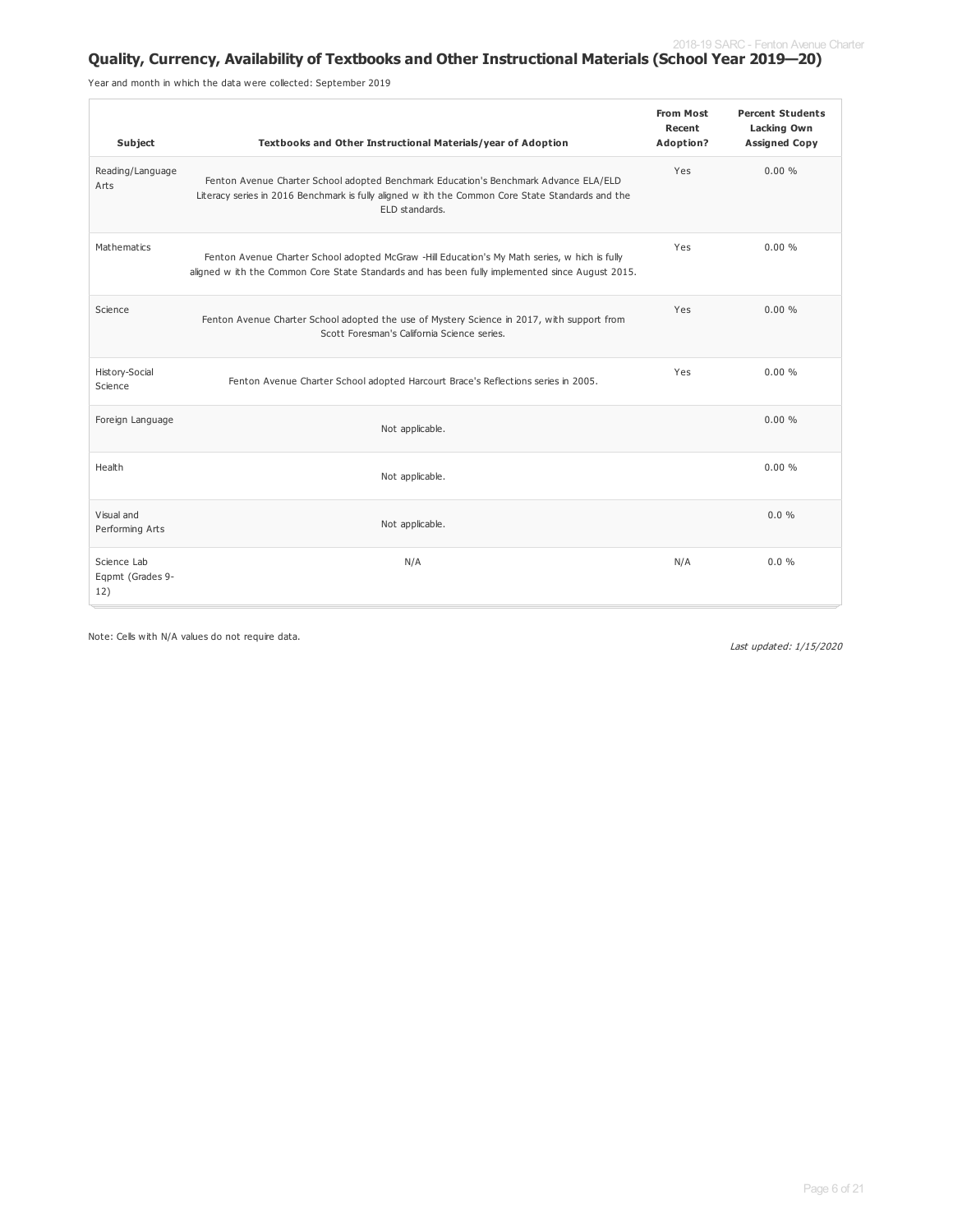## **School Facility Conditions and Planned Improvements**

The custodial and maintenance staff at Fenton Avenue Charter School makes every effort to ensure a safe, clean, and secure environment for students and staff. Classrooms are cleaned daily, and student restrooms are cleaned three to five times a day. Classroom floors are stripped and waxed four times a year, and all carpets are professionally cleaned two times a year and additionally as needed. The grounds are maintained by the Fenton custodial and maintenance staff, with the added assistance of a gardener one day per week. he gardener trims plants and trees, weeds, rakes and mows the two grass areas, and removes and replaces plants and flowers as needed. Professional tree trimmers are hired to trim the mature trees (most as old as the 50-year old campus) every three years; all trees were trimmed in 2017. Any areas of the school that are in need of repair are cared for immediately. Routine maintenance such as interior and exterior painting is conducted regularly and as needed.

Last updated: 1/15/2020

### **School Facility Good Repair Status**

Year and month of the most recent FIT report: September 2019

| <b>System Inspected</b>                                          | Rating | Repair Needed and Action Taken or Planned |
|------------------------------------------------------------------|--------|-------------------------------------------|
| <b>Systems:</b> Gas Leaks, Mechanical/HVAC, Sewer                | Good   |                                           |
| <b>Interior:</b> Interior Surfaces                               | Good   |                                           |
| <b>Cleanliness:</b> Overall Cleanliness, Pest/Vermin Infestation | Good   |                                           |
| <b>Electrical: Electrical</b>                                    | Good   |                                           |
| <b>Restrooms/Fountains: Restrooms, Sinks/Fountains</b>           | Good   |                                           |
| <b>Safety: Fire Safety, Hazardous Materials</b>                  | Good   |                                           |
| <b>Structural: Structural Damage, Roofs</b>                      | Good   |                                           |
| External: Playground/School Grounds, Windows/Doors/Gates/Fences  | Good   |                                           |

### **Overall Facility Rate**

Year and month of the most recent FIT report: September 2019

Overall Rating **Exemplary**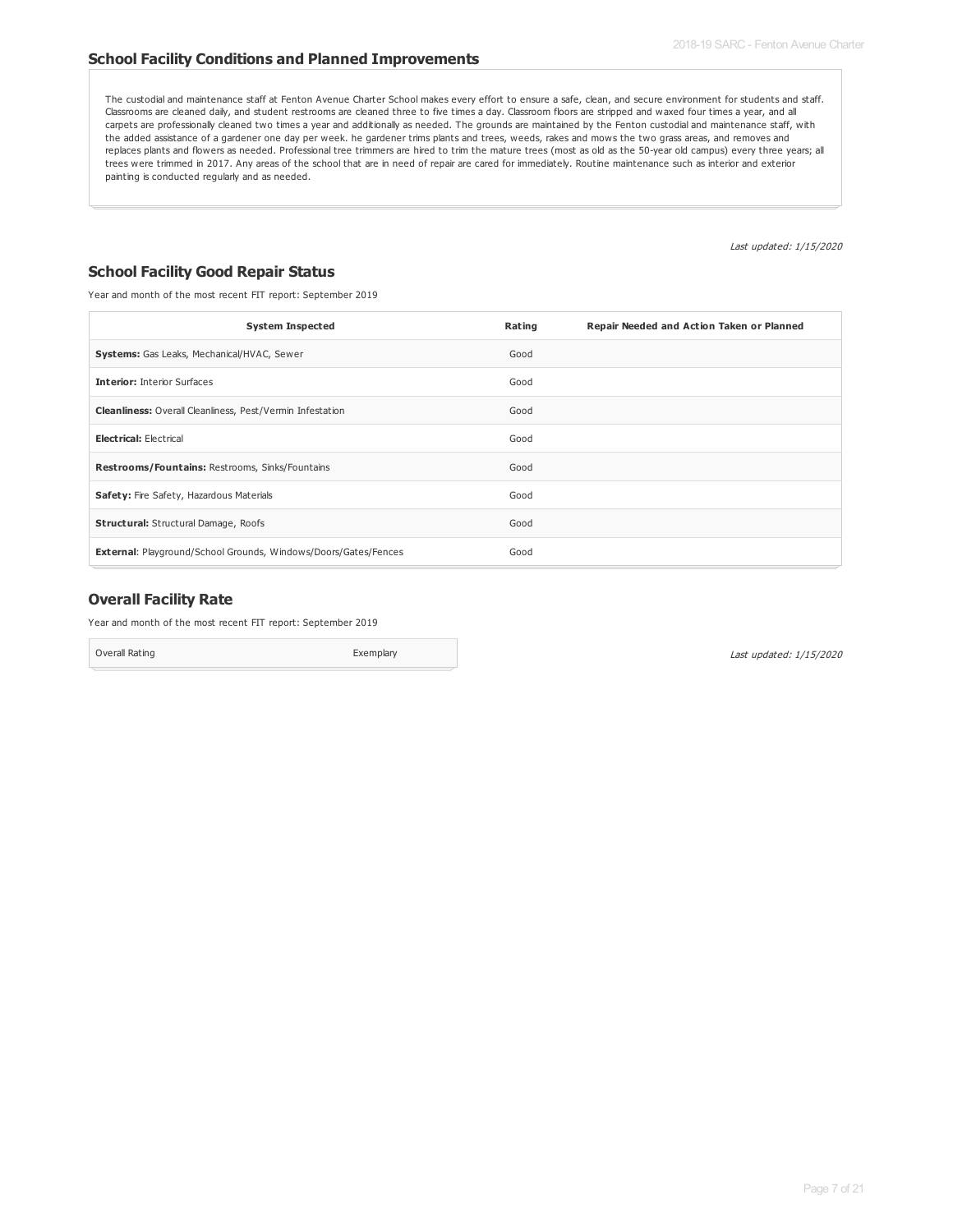## **B. Pupil Outcomes**

# **State Priority: Pupil Achievement**

The SARC provides the following information relevant to the State priority: Pupil Achievement (Priority 4):

- **Statewide assessments** (i.e., California Assessment of Student Performance and Progress [CAASPP] System, which includes the Smarter Balanced Summative Assessments for students in the general education population and the California Alternate Assessments [CAAs] for English language arts/literacy [ELA] and mathematics given in grades three through eight and grade eleven. Only eligible students may participate in the administration of the CAAs. CAAs items are aligned with alternate achievement standards, which are linked with the Common Core State Standards [CCSS] for students with the most significant cognitive disabilities); and
- The percentage of students who have successfully completed courses that satisfy the requirements for entrance to the University of California and the California State University, or career technical education sequences or programs of study.

#### **CAASPP Test Results in ELA and Mathematics for All Students Grades Three through Eight and Grade Eleven**

**Percentage of Students Meeting or Exceeding the State Standard**

| <b>Subject</b>                                       | School<br>$2017 - 18$ | School<br>$2018 - 19$ | <b>District</b><br>$2017 - 18$ | <b>District</b><br>$2018 - 19$ | <b>State</b><br>$2017 - 18$ | <b>State</b><br>$2018 - 19$ |
|------------------------------------------------------|-----------------------|-----------------------|--------------------------------|--------------------------------|-----------------------------|-----------------------------|
| English Language Arts / Literacy (grades 3-8 and 11) | 35.0%                 | 40.0%                 | 43.0%                          | 45.0%                          | 50.0%                       | 50.0%                       |
| Mathematics (grades 3-8 and 11)                      | 26.0%                 | 34.0%                 | 32.0%                          | 34.0%                          | 38.0%                       | 39.0%                       |

Note: Percentages are not calculated when the number of students tested is ten or less, either because the number of students in this category is too small for statistical accuracy or to protect student privacy.

Note: ELA and Mathematics test results include the Smarter Balanced Summative Assessment and the CAA. The "Percent Met or Exceeded" is calculated by taking the total number of students who met or exceeded the standard on the Smarter Balanced Summative Assessment plus the total number of students who met the standard (i.e., achieved Level 3-Alternate) on the CAAs divided by the total number of students who participated in both assessments.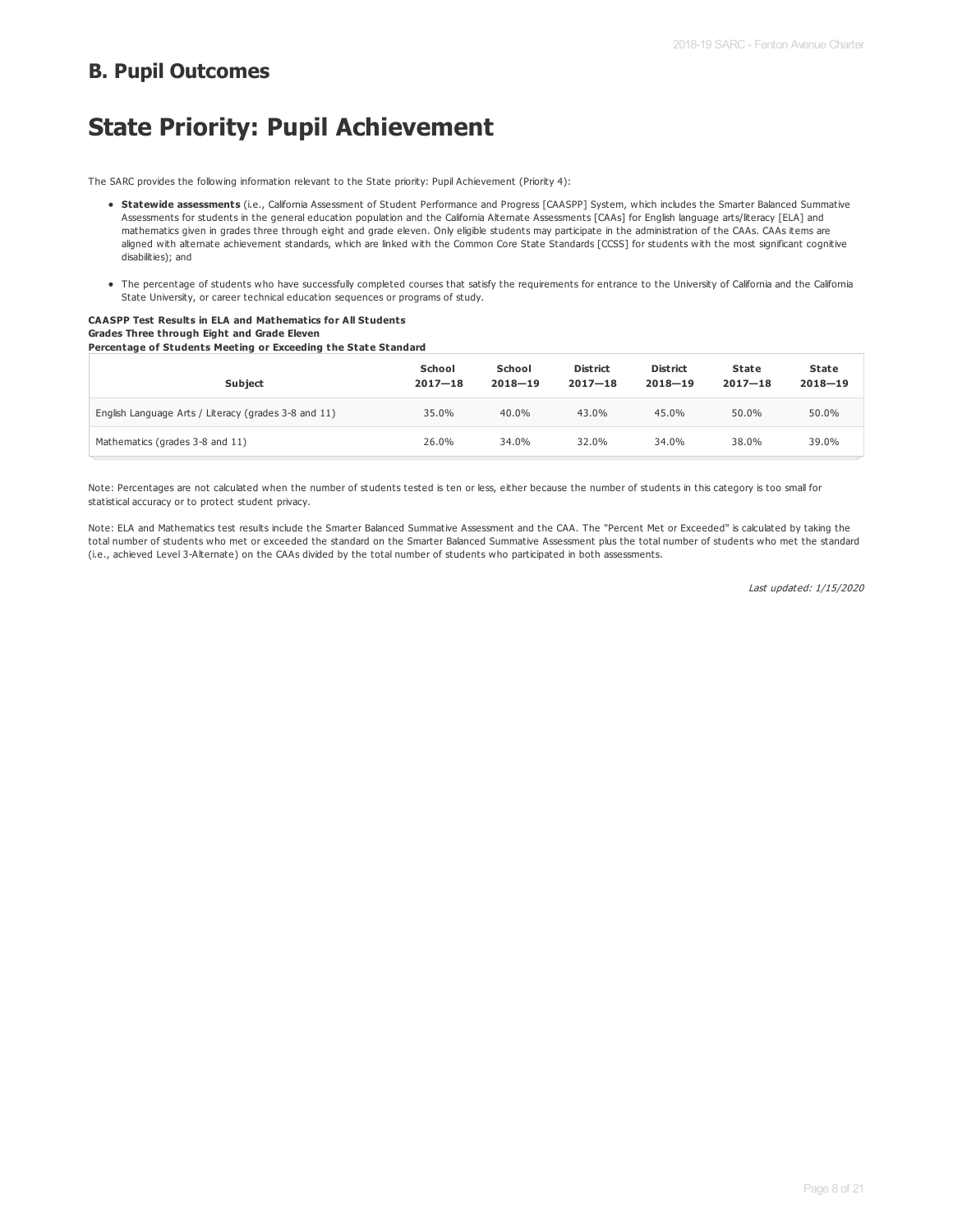#### **CAASPP Test Results in ELA by Student Group Grades Three through Eight and Grade Eleven (School Year 2018—19)**

| <b>Student Group</b>                          | <b>Total Enrollment</b>  | <b>Number Tested</b>        |                          |                          | Percent Tested Percent Not Tested Percent Met or Exceeded |
|-----------------------------------------------|--------------------------|-----------------------------|--------------------------|--------------------------|-----------------------------------------------------------|
| All Students                                  | 702                      | 696                         | 99.15%                   | 0.85%                    | 39.71%                                                    |
| Male                                          | 355                      | 352                         | 99.15%                   | 0.85%                    | 37.61%                                                    |
| Female                                        | 347                      | 344                         | 99.14%                   | 0.86%                    | 41.86%                                                    |
| <b>Black or African American</b>              | 36                       | 34                          | 94.44%                   | 5.56%                    | 32.35%                                                    |
| American Indian or Alaska Native              |                          |                             |                          |                          |                                                           |
| Asian                                         | $\overline{\phantom{a}}$ | $\overline{\phantom{a}}$    | $\hspace{0.05cm} -$      | $\overline{\phantom{a}}$ |                                                           |
| Filipino                                      | $\hspace{0.05cm} -$      | $\hspace{0.05cm} \ldots$    | $\overline{\phantom{a}}$ | $\overline{\phantom{a}}$ |                                                           |
| Hispanic or Latino                            | 644                      | 642                         | 99.69%                   | 0.31%                    | 39.16%                                                    |
| Native Hawaiian or Pacific Islander           | $\hspace{0.05cm} -$      | $\overline{\phantom{a}}$    | $\overline{\phantom{a}}$ | $\overline{\phantom{a}}$ |                                                           |
| White                                         | $\sim$                   | $\mathcal{L}_{\mathcal{A}}$ | $\sim$ $\sim$            | $\overline{\phantom{a}}$ |                                                           |
| Two or More Races                             | $\hspace{0.05cm} -$      | $\overline{\phantom{a}}$    | $\hspace{0.05cm} -$      | $\overline{\phantom{a}}$ |                                                           |
| Socioeconomically Disadvantaged               | 645                      | 641                         | 99.38%                   | 0.62%                    | 39.38%                                                    |
| English Learners                              | 361                      | 357                         | 98.89%                   | 1.11%                    | 33.71%                                                    |
| Students with Disabilities                    | 100                      | 98                          | 98.00%                   | 2.00%                    | 10.20%                                                    |
| Students Receiving Migrant Education Services |                          |                             |                          |                          |                                                           |
| Foster Youth                                  | $\overline{\phantom{a}}$ | $\overline{\phantom{a}}$    | $\overline{\phantom{a}}$ | $\overline{\phantom{a}}$ |                                                           |
| Homeless                                      | 17                       | 17                          | 100.00%                  | 0.00%                    | 35.29%                                                    |

Note: ELA test results include the Smarter Balanced Summative Assessment and the CAA. The "Percent Met or Exceeded" is calculated by taking the total number of students who met or exceeded the standard on the Smarter Balanced Summative Assessment plus the total number of students who met the standard (i.e., achieved Level 3-Alternate) on the CAAs divided by the total number of students who participated in both assessments.

Note: Double dashes (--) appear in the table when the number of students is ten or less, either because the number of students in this category is too small for statistical accuracy or to protect student privacy.

Note: The number of students tested includes all students who participated in the test whether they received a score or not; however, the number of students tested is not the number that was used to calculate the achievement level percentages. The achievement level percentages are calculated using only students who received scores.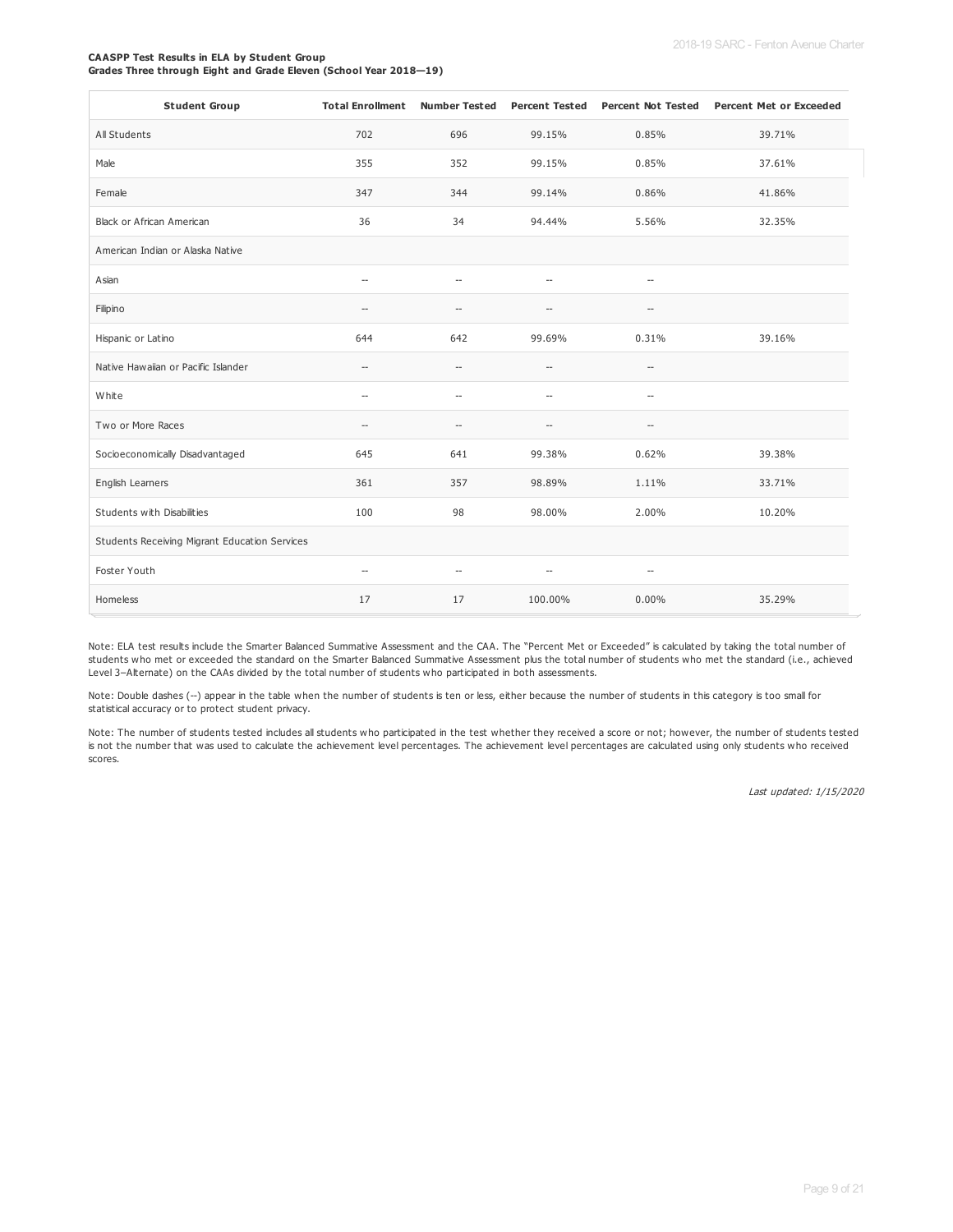#### **CAASPP Test Results in Mathematics by Student Group Grades Three through Eight and Grade Eleven (School Year 2018—19)**

| <b>Student Group</b>                          |                          |                          |                          |                          | Total Enrollment Number Tested Percent Tested Percent Not Tested Percent Met or Exceeded |
|-----------------------------------------------|--------------------------|--------------------------|--------------------------|--------------------------|------------------------------------------------------------------------------------------|
| All Students                                  | 702                      | 698                      | 99.43%                   | 0.57%                    | 33.52%                                                                                   |
| Male                                          | 355                      | 353                      | 99.44%                   | 0.56%                    | 39.94%                                                                                   |
| Female                                        | 347                      | 345                      | 99.42%                   | 0.58%                    | 26.96%                                                                                   |
| <b>Black or African American</b>              | 36                       | 34                       | 94.44%                   | 5.56%                    | 23.53%                                                                                   |
| American Indian or Alaska Native              |                          |                          |                          |                          |                                                                                          |
| Asian                                         | $\overline{\phantom{a}}$ | $\overline{\phantom{a}}$ | $\overline{\phantom{a}}$ | $\overline{\phantom{a}}$ |                                                                                          |
| Filipino                                      | $\hspace{0.05cm} -$      | $\overline{\phantom{a}}$ | $\hspace{0.05cm} -$      | $\overline{\phantom{a}}$ |                                                                                          |
| Hispanic or Latino                            | 644                      | 643                      | 99.84%                   | 0.16%                    | 32.81%                                                                                   |
| Native Hawaiian or Pacific Islander           | $\hspace{0.05cm} -$      | $\overline{\phantom{a}}$ | $\hspace{0.05cm} -$      | $\overline{\phantom{a}}$ |                                                                                          |
| White                                         | $\sim$                   | $\overline{\phantom{a}}$ | $\mathbf{u}$             | $\mathbf{u}$             |                                                                                          |
| Two or More Races                             | $\hspace{0.05cm} -$      | $\overline{\phantom{a}}$ | $\hspace{0.05cm} -$      | $\overline{\phantom{a}}$ |                                                                                          |
| Socioeconomically Disadvantaged               | 645                      | 643                      | 99.69%                   | 0.31%                    | 32.50%                                                                                   |
| English Learners                              | 361                      | 359                      | 99.45%                   | 0.55%                    | 29.25%                                                                                   |
| Students with Disabilities                    | 100                      | 98                       | 98.00%                   | 2.00%                    | 7.14%                                                                                    |
| Students Receiving Migrant Education Services |                          |                          |                          |                          |                                                                                          |
| Foster Youth                                  | $\hspace{0.05cm} -$      | $\overline{\phantom{a}}$ | $\qquad \qquad -$        | $\overline{\phantom{a}}$ |                                                                                          |
| Homeless                                      | 17                       | 17                       | 100.00%                  | 0.00%                    | 23.53%                                                                                   |

Note: Mathematics test results include the Smarter Balanced Summative Assessment and the CAA. The "Percent Met or Exceeded" is calculated by taking the total number of students who met or exceeded the standard on the Smarter Balanced Summative Assessment plus the total number of students who met the standard (i.e., achieved Level 3–Alternate) on the CAAs divided by the total number of students who participated in both assessments.

Note: Double dashes (--) appear in the table when the number of students is ten or less, either because the number of students in this category is too small for statistical accuracy or to protect student privacy.

Note: The number of students tested includes all students who participated in the test whether they received a score or not; however, the number of students tested is not the number that was used to calculate the achievement level percentages. The achievement level percentages are calculated using only students who received scores.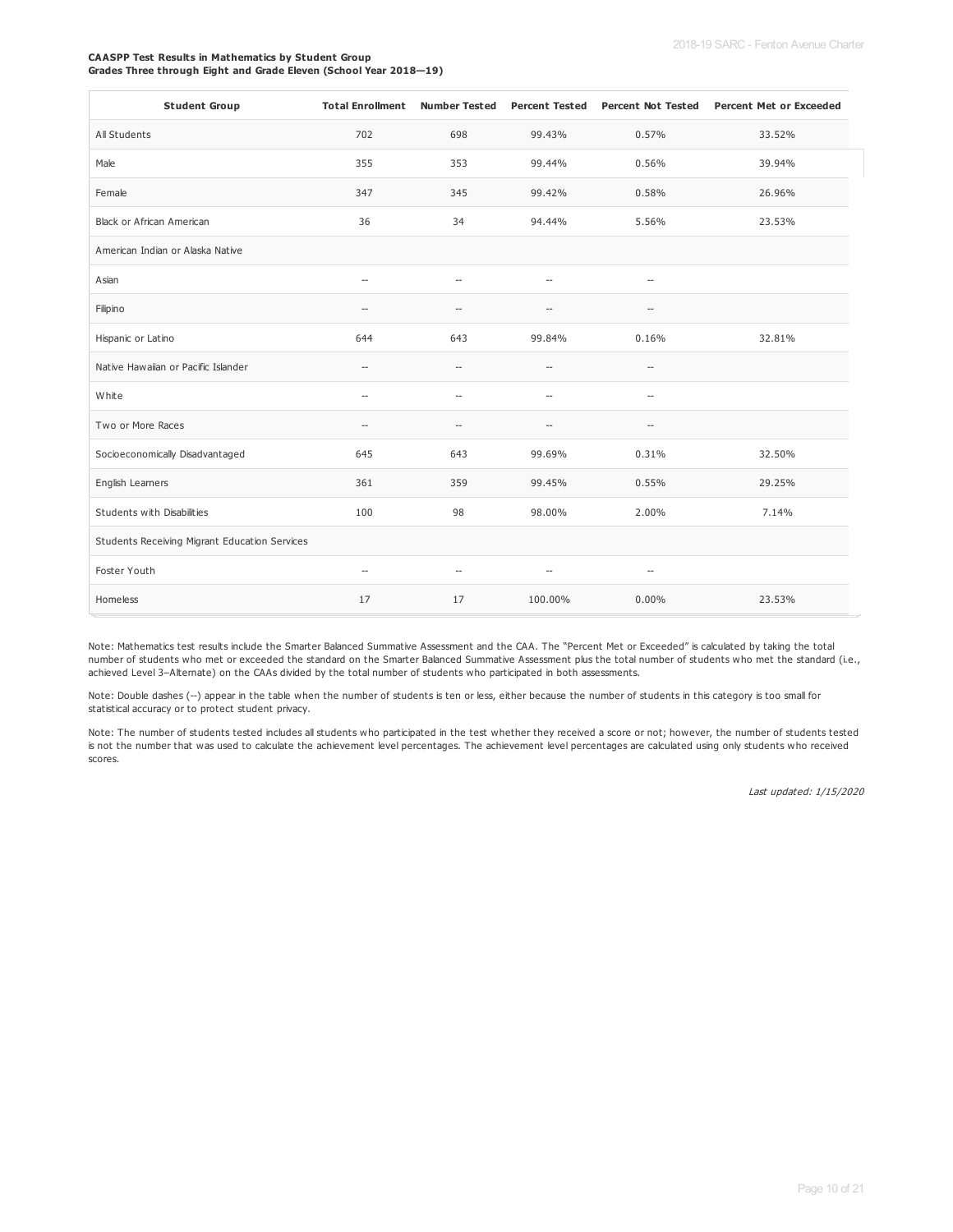#### **CAASPP Test Results in Science for All Students Grades Five, Eight and High School Percentage of Students Meeting or Exceeding the State Standard**

| <b>Subject</b>                         | School      | School      | <b>District</b> | <b>District</b> | <b>State</b> | <b>State</b> |
|----------------------------------------|-------------|-------------|-----------------|-----------------|--------------|--------------|
|                                        | $2017 - 18$ | $2018 - 19$ | $2017 - 18$     | $2018 - 19$     | $2017 - 18$  | $2018 - 19$  |
| Science (grades 5, 8, and high school) | N/A         | N/A         | N/A             | N/A             | N/A          | N/A          |

#### Note: Cells with N/A values do not require data.

Note: This is a placeholder for the California Science Test (CAST) which was administered operationally during the 2018–19 school year. However, these data are not available for inclusion in the 2018–19 SARC posting due February 1, 2020. These data will be included in the 2019–20 SARC posting due February 1, 2021.

Last updated: 1/15/2020

## **Career Technical Education (CTE) Programs (School Year 2018—19)**

Not applicable.

Last updated: 1/15/2020

### **Career Technical Education (CTE) Participation (School Year 2018—19)**

| Measure                                                                                                                 | <b>CTE Program Participation</b> |
|-------------------------------------------------------------------------------------------------------------------------|----------------------------------|
| Number of Pupils Participating in CTE                                                                                   |                                  |
| Percent of Pupils that Complete a CTE Program and Earn a High School Diploma                                            | $- -$                            |
| Percent of CTE Courses that are Sequenced or Articulated Between the School and Institutions of Postsecondary Education | $- -$                            |

Last updated: 1/15/2020

### **Courses for University of California (UC) and/or California State University (CSU) Admission**

| <b>UC/CSU Course Measure</b>                                              | Percent  |
|---------------------------------------------------------------------------|----------|
| 2018-19 Pupils Enrolled in Courses Required for UC/CSU Admission          | $0.00\%$ |
| 2017-18 Graduates Who Completed All Courses Required for UC/CSU Admission | $- -$    |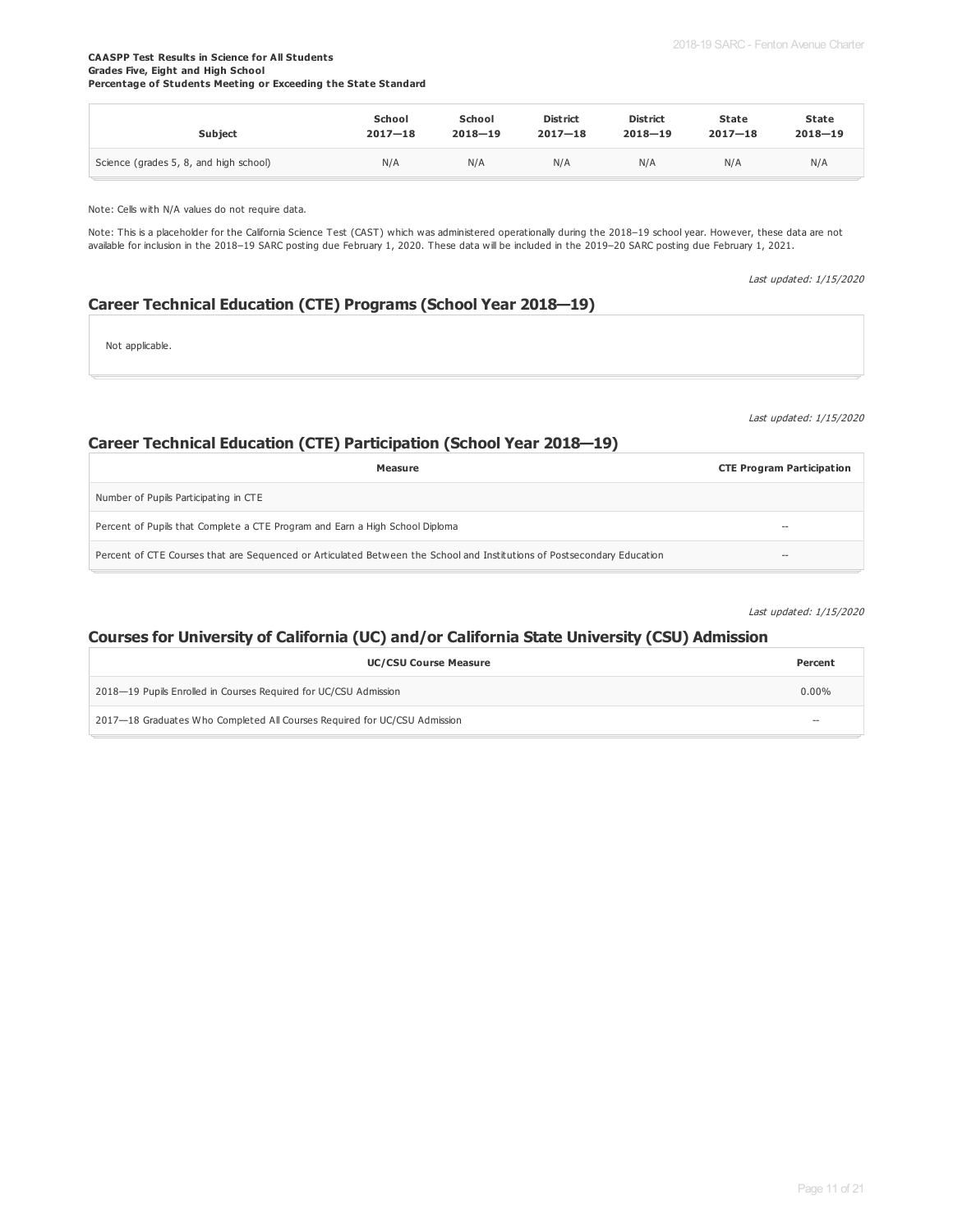# **State Priority: Other Pupil Outcomes**

The SARC provides the following information relevant to the State priority: Other Pupil Outcomes (Priority 8):

Pupil outcomes in the subject area of physical education

### **California Physical Fitness Test Results (School Year 2018—19)**

| Grade | Percentage of Students Meeting Four of Six | Percentage of Students Meeting Five of Six | Percentage of Students Meeting Six of Six |
|-------|--------------------------------------------|--------------------------------------------|-------------------------------------------|
| Level | <b>Fitness Standards</b>                   | <b>Fitness Standards</b>                   | <b>Fitness Standards</b>                  |
|       | 29.00%                                     | 24.70%                                     | 23.90%                                    |

Note: Percentages are not calculated and double dashes (--) appear in the table when the number of students tested is ten or less, either because the number of students in this category is too small for statistical accuracy or to protect student privacy.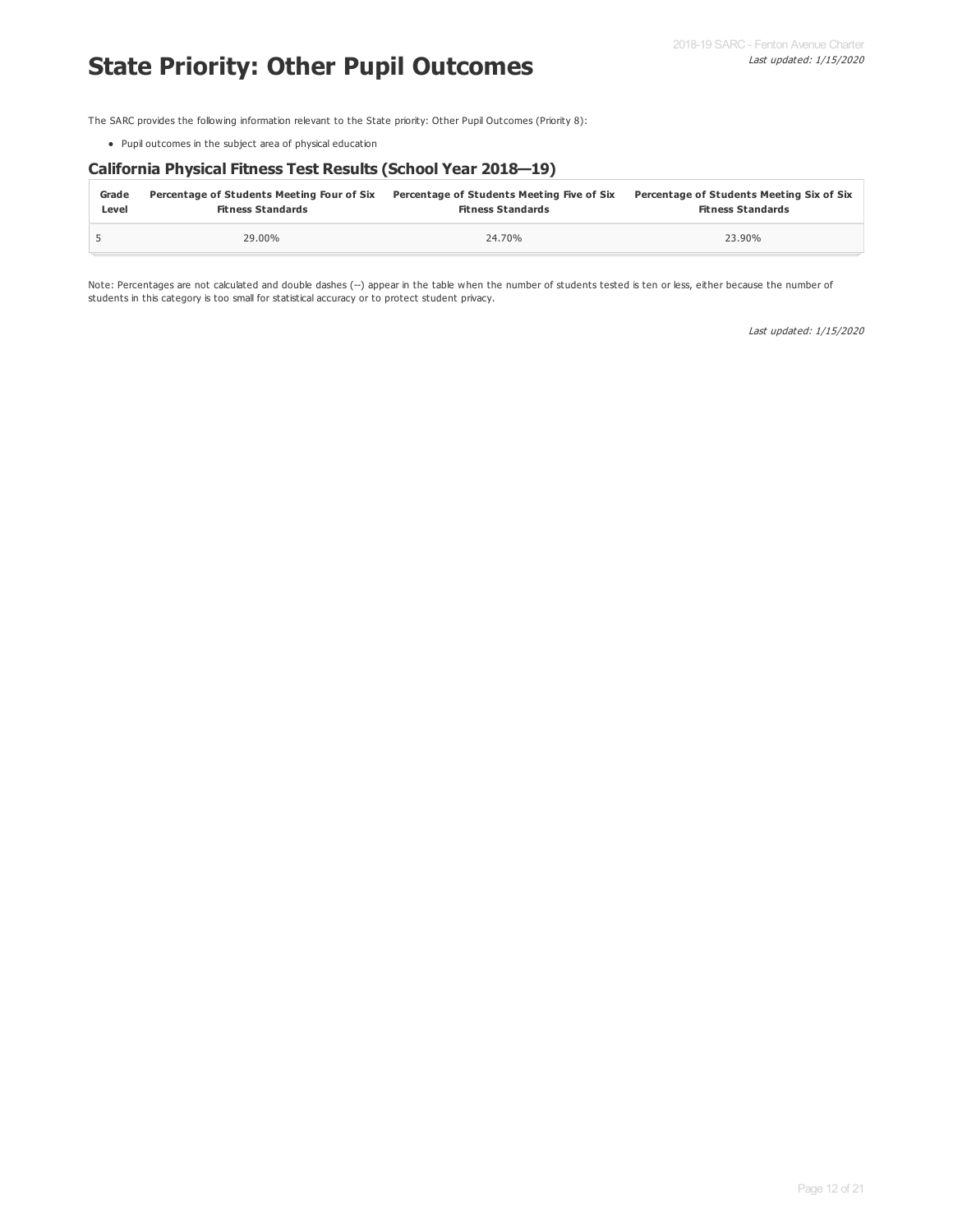## **C. Engagement**

# **State Priority: Parental Involvement**

The SARC provides the following information relevant to the State priority: Parental Involvement (Priority 3):

Efforts the school district makes to seek parent input in making decisions for the school district and each school site

### **Opportunities for Parental Involvement (School Year 2019—20)**

Four governing councils were created to ensure all stakeholders had a voice: Budget, Facilities and Safety; Curriculum and Assessment; Human Resource and Personnel; and School-Community Relations Council. Parents are encouraged and welcome to attend any of the meetings. The Family Center and its full-time director coordinate activities related to adult and parent education. Parents are also encouraged to volunteer in the school and in classrooms. Several activities are held to involve parents. The school hosts Parent Orientation Meetings for each of the grade levels. The purpose is to communicate clear expectations, provide information and establish the partnership envisioned between parents, teachers and students. The School-Community Relations Council hosts evening meetings twice yearly to discuss current events, future plans and address any concerns. Although three reporting periods take place a year, parent conferences are held for the first two reporting periods. During that time, parents are highly encouraged to be in attendance. These opportunities allow for parent s and teachers to discuss student grow th and any possible needs associated with students meeting academic proficiency. Additional parent education opportunities are offered through the Family Center. Coffee with the Principal Meetings are held at least 4 times a year in order to keep parents informed and privide a forum for open communication with the school.

# **State Priority: Pupil Engagement**

Last updated: 1/15/2020

The SARC provides the following information relevant to the State priority: Pupil Engagement (Priority 5):

- High school dropout rates; and
- High school graduation rates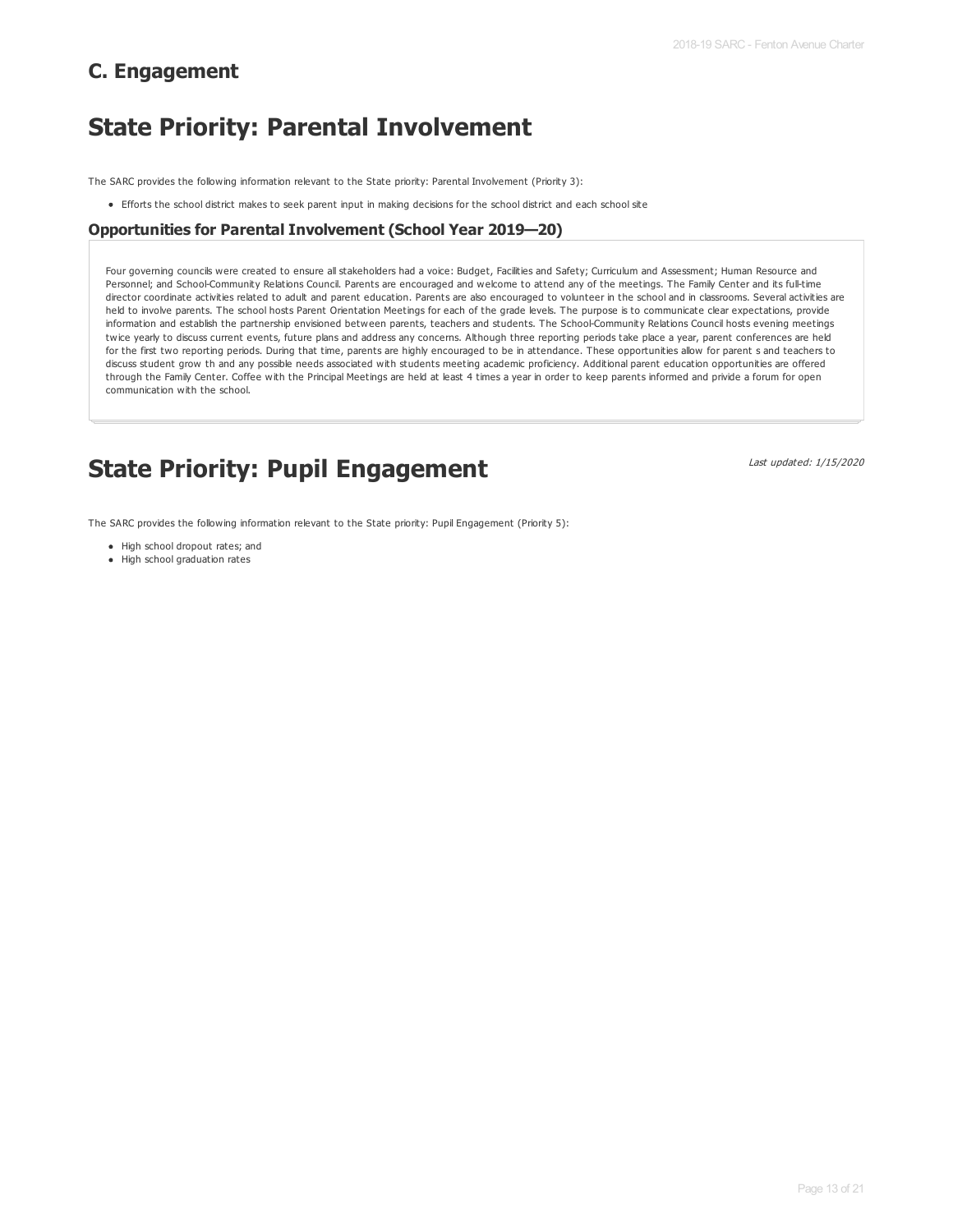# **State Priority: School Climate**

The SARC provides the following information relevant to the State priority: School Climate (Priority 6):

- Pupil suspension rates;
- Pupil expulsion rates; and
- Other local measures on the sense of safety

### **Suspensions and Expulsions**

| Rate        | School<br>$2016 - 17$ | <b>School</b><br>$2017 - 18$ | School<br>$2018 - 19$ | <b>District</b><br>$2016 - 17$ | <b>District</b><br>$2017 - 18$ | <b>District</b><br>$2018 - 19$ | <b>State</b><br>$2016 - 17$ | <b>State</b><br>$2017 - 18$ | <b>State</b><br>$2018 - 19$ |
|-------------|-----------------------|------------------------------|-----------------------|--------------------------------|--------------------------------|--------------------------------|-----------------------------|-----------------------------|-----------------------------|
| Suspensions | 0.20%                 | 0.20%                        | 0.40%                 | 0.80%                          | 0.80%                          | 0.70%                          | 3.60%                       | 3.50%                       | 3.50%                       |
| Expulsions  | $0.00\%$              | $0.00\%$                     | $0.00\%$              | $0.00\%$                       | $0.00\%$                       | $0.00\%$                       | 0.10%                       | 0.10%                       | 0.10%                       |

Last updated: 1/15/2020

### **School Safety Plan (School Year 2019—20)**

Fenton Avenue Charter School continues to follow the established standards of health and safety as commonly practiced in California public schools according to the California Education Code and California Health and Safety Code, including Education Codes 44237, 45125.1, and 45122.1. All city, county, and state building codes are also follow ed. To secure our campus, three part-time security employees patrol the campus and surrounding perimeter daily. Additionally, a security guard patrols the campus after the regular workday and on weekends. The school also has an intrusion alarm with sensors in all classrooms, offices and supply areas. The result is a campus that is secure 24-hours a day, 7-days a week. Students are supervised at all times by certificated teachers and/or by paraprofessionals. A nurse or nurse's aide serves students on a regular full-time basis. The Family Center provides some on-site health and social services to our students and their families, and offers services and classes requested by the school community. Fenton Avenue Charter School's Safety Plan is reviewed yearly and revised as needed. It is maintained in the Main Office. All employees are fingerprinted and cleared through the Department of Justice as required by Education Code 44237, and have a current TB test on file. In addition to the on-going and daily review of school facilities by both the Plant manager and Maintenance and Operations Manager, Fenton Avenue Charter school remains a member of ASCIP and participates in periodic health and safety reviews of the entire campus as part of ASCIP's risk management program. Risk managers inspect all interior and exterior areas of the school including playground equipment, asphalt, cement, the food services area (kitchen and lunch pavilion), custodial storage areas and office (including areas for hazardous materials). The Illness and Injury Prevention Program is regularly updated and a summary of the program is posted in the workplace. The procedures that Fenton Avenue Charter School follows to ensure the health and safety of pupils and staff includes the requirement that each employee of the school furnish the school with a criminal record summary as described in §44237 [Education Code §47605(b)(5)(F)].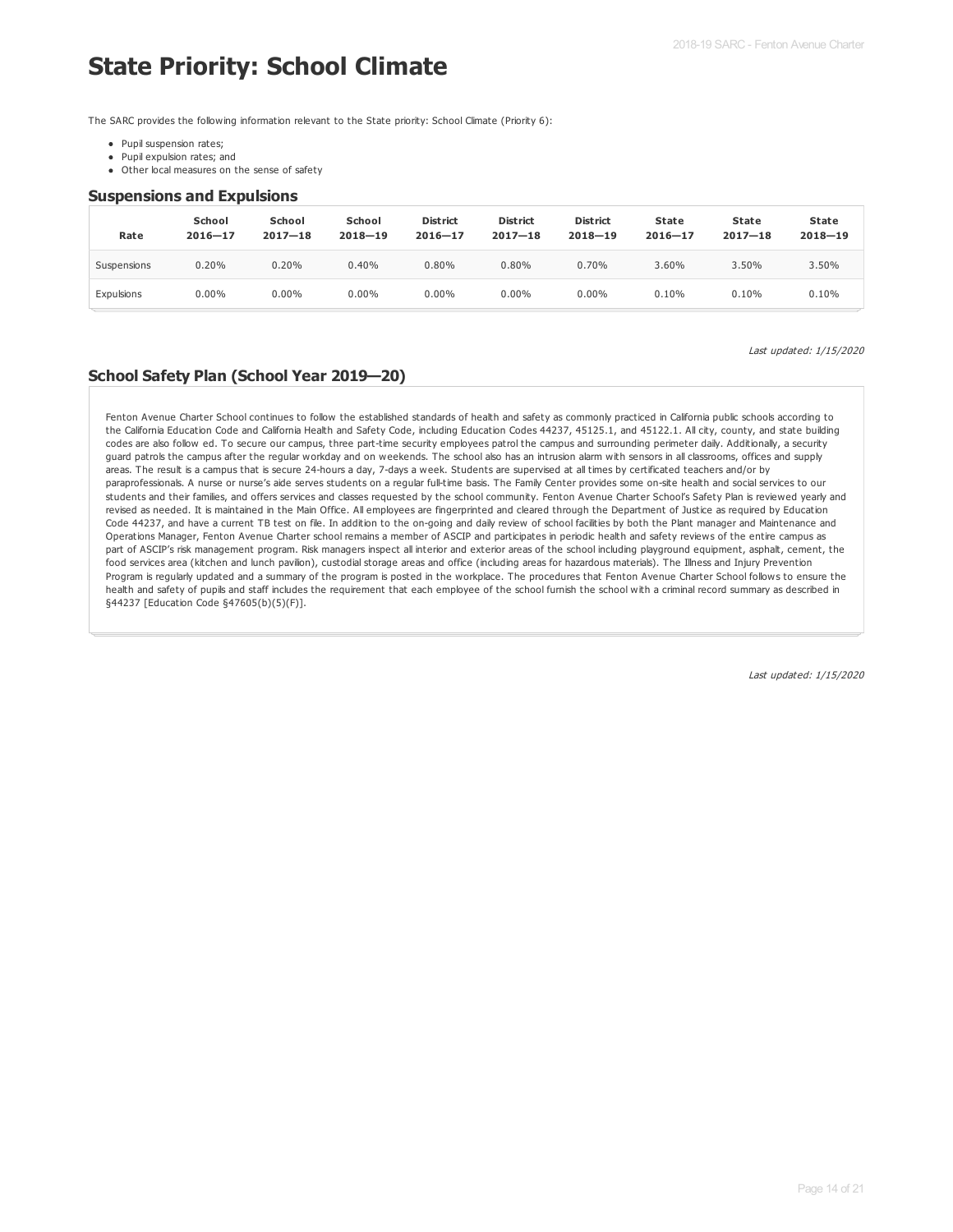## **D. Other SARC Information**

The information in this section is required to be in the SARC but is not included in the state priorities for LCFF.

### **Average Class Size and Class Size Distribution (Elementary) School Year (2016—17)**

| <b>Grade Level</b> | <b>Average Class Size</b> | Number of Classes *<br>$1 - 20$ | Number of Classes *<br>$21 - 32$ | Number of Classes *<br>$33+$ |
|--------------------|---------------------------|---------------------------------|----------------------------------|------------------------------|
| K                  |                           |                                 |                                  |                              |
|                    |                           |                                 |                                  |                              |
| $\overline{2}$     |                           |                                 |                                  |                              |
| 3                  | 22.00                     | 1                               | 11                               |                              |
| $\overline{4}$     | 22.00                     | $\mathbf{1}$                    | 10                               |                              |
| 5                  | 24.00                     | 1                               | 11                               | 0                            |
| 6                  |                           |                                 |                                  |                              |
| Other**            |                           |                                 |                                  |                              |

\* Number of classes indicates how many classes fall into each size category (a range of total students per class).

\*\* "Other" category is for multi-grade level classes.

### **Average Class Size and Class Size Distribution (Elementary) School Year (2017—18)**

| <b>Grade Level</b> | <b>Average Class Size</b> | Number of Classes *<br>$1 - 20$ | Number of Classes *<br>$21 - 32$ | Number of Classes *<br>$33+$ |
|--------------------|---------------------------|---------------------------------|----------------------------------|------------------------------|
| К                  | 17.00                     | $\overline{2}$                  |                                  |                              |
| 1                  |                           |                                 |                                  |                              |
| $\overline{2}$     |                           |                                 |                                  |                              |
| 3                  | 21.00                     | $\mathbf{1}$                    | 10                               |                              |
| $\overline{4}$     | 23.00                     | $\mathbf{1}$                    | 10                               |                              |
| 5                  | 23.00                     | 1                               | 10                               |                              |
| 6                  |                           |                                 |                                  |                              |
| Other**            |                           |                                 |                                  |                              |

\* Number of classes indicates how many classes fall into each size category (a range of total students per class).

\*\* "Other" category is for multi-grade level classes.

### **Average Class Size and Class Size Distribution (Elementary) School Year (2018—19)**

| <b>Grade Level</b> | <b>Average Class Size</b> | Number of Classes *<br>$1 - 20$ | Number of Classes *<br>$21 - 32$ | Number of Classes *<br>$33+$ |
|--------------------|---------------------------|---------------------------------|----------------------------------|------------------------------|
| K                  | 13.00                     | $\mathbf{1}$                    |                                  |                              |
| 1                  |                           |                                 |                                  |                              |
| 2                  |                           |                                 |                                  |                              |
| 3                  | 21.00                     | $\mathbf{1}$                    | 10                               |                              |
| $\overline{4}$     | 23.00                     | $\mathbf{1}$                    | 9                                |                              |
| 5                  | 26.00                     | $\mathbf{1}$                    | 10                               | 0                            |
| 6                  |                           |                                 |                                  |                              |
| Other**            |                           |                                 |                                  |                              |

\* Number of classes indicates how many classes fall into each size category (a range of total students per class).

\*\* "Other" category is for multi-grade level classes.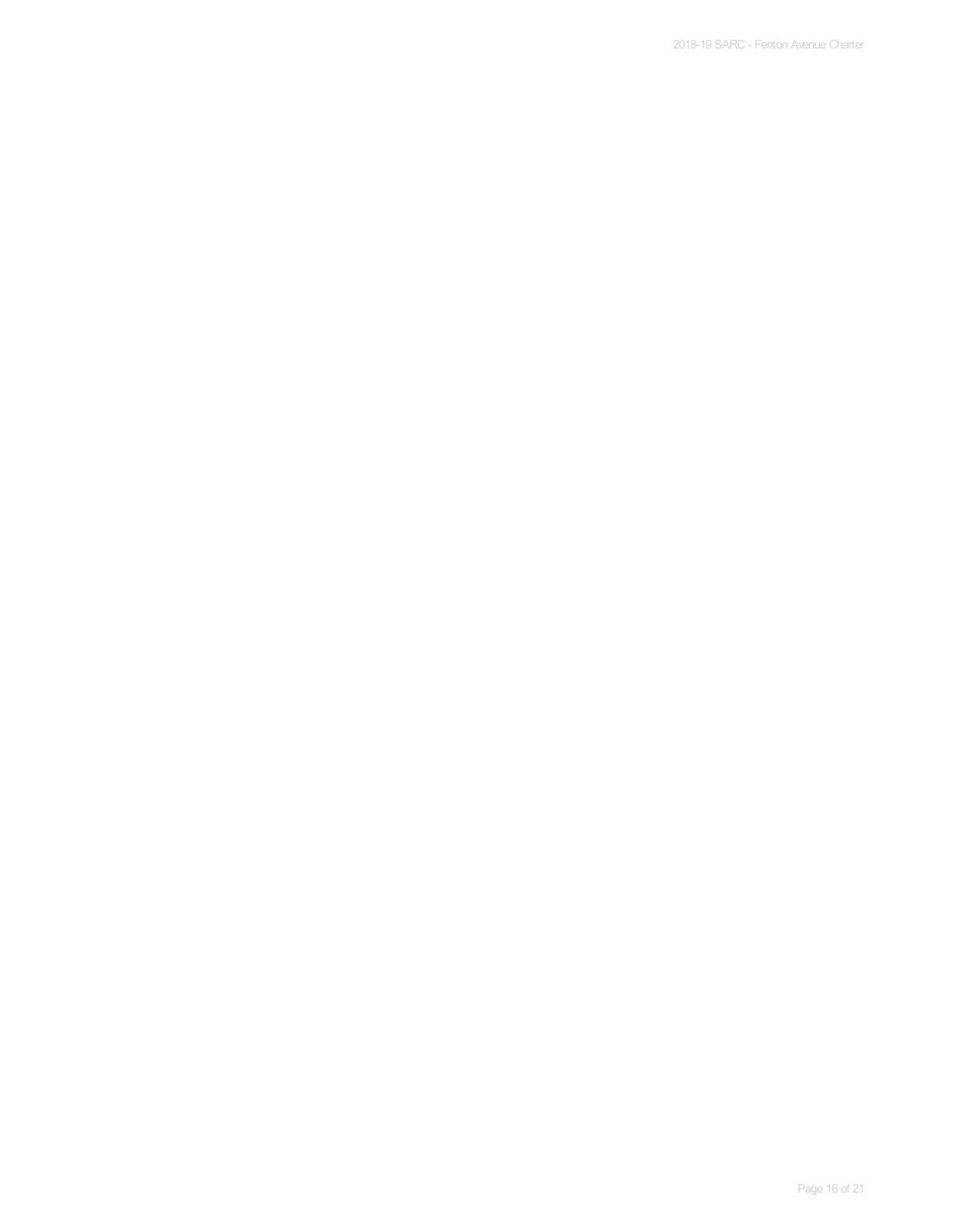## **Average Class Size and Class Size Distribution (Secondary) (School Year 2016—17)**

|                |                           | Number of Classes * | Number of Classes * | Number of Classes * |
|----------------|---------------------------|---------------------|---------------------|---------------------|
| Subject        | <b>Average Class Size</b> | $1 - 22$            | $23 - 32$           | $33+$               |
| English        |                           |                     |                     |                     |
| Mathematics    |                           |                     |                     |                     |
| Science        |                           |                     |                     |                     |
| Social Science |                           |                     |                     |                     |

\* Number of classes indicates how many classrooms fall into each size category (a range of total students per classroom). At the secondary school level, this information is reported by subject area rather than grade level.

### **Average Class Size and Class Size Distribution (Secondary) (School Year 2017—18)**

| Subject        | <b>Average Class Size</b> | Number of Classes *<br>$1 - 22$ | Number of Classes *<br>23-32 | Number of Classes *<br>$33+$ |
|----------------|---------------------------|---------------------------------|------------------------------|------------------------------|
| English        |                           |                                 |                              |                              |
| Mathematics    |                           |                                 |                              |                              |
| Science        |                           |                                 |                              |                              |
| Social Science |                           |                                 |                              |                              |

\* Number of classes indicates how many classrooms fall into each size category (a range of total students per classroom). At the secondary school level, this information is reported by subject area rather than grade level.

### **Average Class Size and Class Size Distribution (Secondary) (School Year 2018—19)**

| Subject        | <b>Average Class Size</b> | Number of Classes *<br>$1 - 22$ | Number of Classes *<br>23-32 | Number of Classes *<br>$33+$ |
|----------------|---------------------------|---------------------------------|------------------------------|------------------------------|
| English        |                           |                                 |                              |                              |
| Mathematics    |                           |                                 |                              |                              |
| Science        |                           |                                 |                              |                              |
| Social Science |                           |                                 |                              |                              |

\* Number of classes indicates how many classrooms fall into each size category (a range of total students per classroom). At the secondary school level, this information is reported by subject area rather than grade level.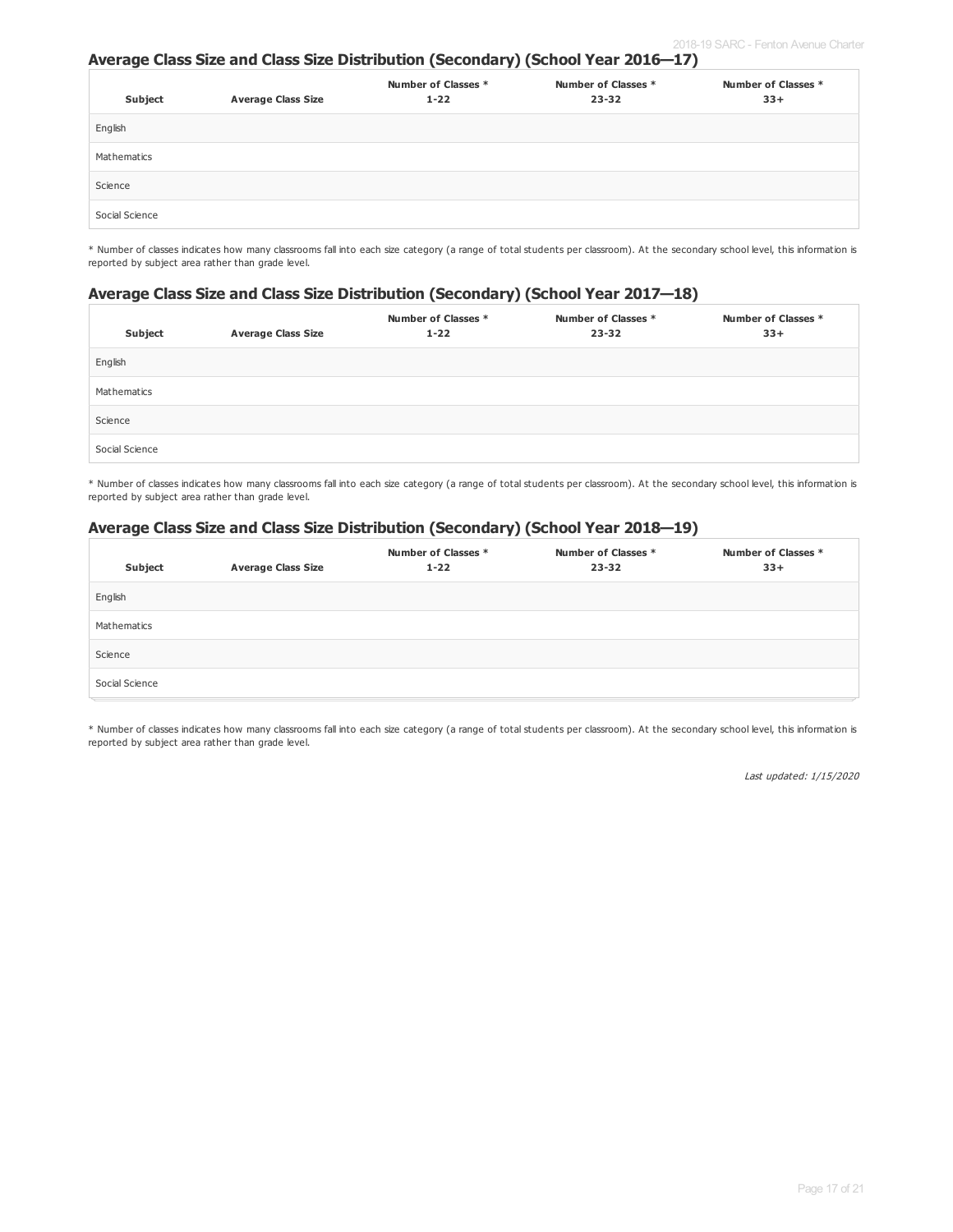### **Ratio of Academic Counselors to Pupils (School Year 2018—19)**

|             | <b>Title</b> | Ratio** |
|-------------|--------------|---------|
| Counselors* |              | 1.0     |

\*One Full Time Equivalent (FTE) equals one staff member working full time; one FTE could also represent two staff members who each work 50 percent of full time. \*\*Average Number of Pupils per Counselor

Last updated: 1/15/2020

## **Student Support Services Staff (School Year 2018—19)**

| <b>Title</b>                                                  | Number of FTE* Assigned to School |  |  |
|---------------------------------------------------------------|-----------------------------------|--|--|
| Counselor (Academic, Social/Behavioral or Career Development) | 1.00                              |  |  |
| Library Media Teacher (Librarian)                             |                                   |  |  |
| Library Media Services Staff (Paraprofessional)               |                                   |  |  |
| Psychologist                                                  | 1.00                              |  |  |
| Social Worker                                                 |                                   |  |  |
| Nurse                                                         | 0.50                              |  |  |
| Speech/Language/Hearing Specialist                            | 1.00                              |  |  |
| Resource Specialist (non-teaching)                            | 5.00                              |  |  |
| Other                                                         | 2.00                              |  |  |

\*One Full Time Equivalent (FTE) equals one staff member working full time; one FTE could also represent two staff members who each work 50 percent of full time.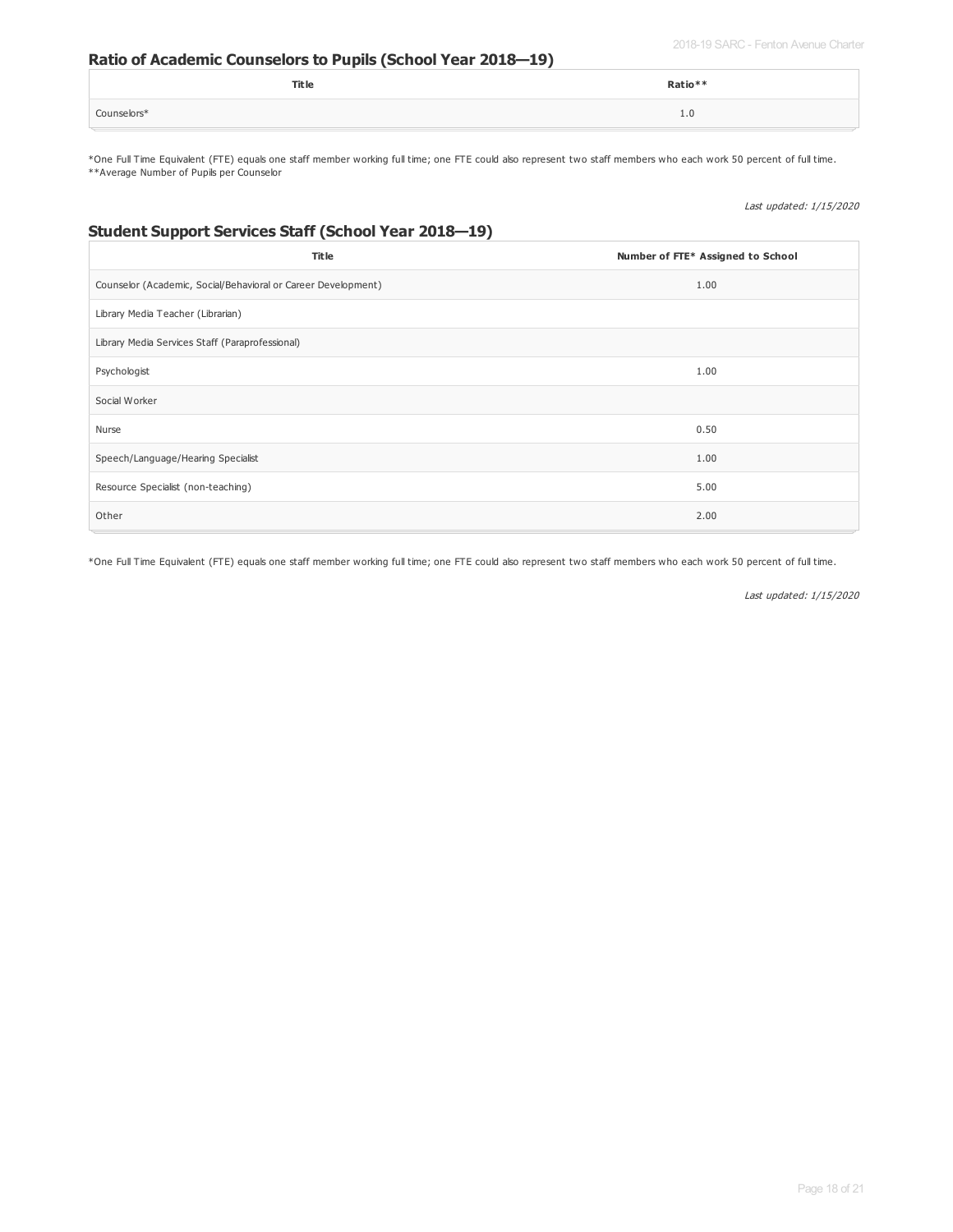## **Expenditures Per Pupil and School Site Teacher Salaries (Fiscal Year 2017—18)**

| Level                                         | <b>Total Expenditures Per Pupil</b> | <b>Expenditures Per Pupil</b><br>(Restricted) | <b>Expenditures Per Pupil</b><br>(Unrestricted) | <b>Average Teacher Salary</b> |
|-----------------------------------------------|-------------------------------------|-----------------------------------------------|-------------------------------------------------|-------------------------------|
| School Site                                   | \$11909.00                          | \$3176.00                                     | \$8733.00                                       | \$70869.00                    |
| District                                      | N/A                                 | N/A                                           | $\overline{\phantom{m}}$                        | \$74789.00                    |
| Percent Difference - School Site and District | N/A                                 | N/A                                           | $- -$                                           | --                            |
| State                                         | N/A                                 | N/A                                           | \$7506.64                                       | \$82403.00                    |
| Percent Difference - School Site and State    | N/A                                 | N/A                                           | $\sim$                                          | $- -$                         |

Note: Cells with N/A values do not require data.

Last updated: 1/15/2020

### **Types of Services Funded (Fiscal Year 2018—19)**

A variety of supplemental programs and services are available at Fenton Avenue Charter School. There is a music instructor who works with each grade level and also facilitates chorus instruction. After-school programs include the school-funded after school playground and LA 's BEST , as well as Think Together. Additional support staff includes a fulltime psychologist, school counselor, speech and language pathologist, nurse's aide and a part-time registered nurse and Family Center Director. Four-hour paraprofessionals support the instructional program daily. One part-time IT assistant is overseen by an Information T echnology Manager and services almost 400 computers in classrooms: eight Mac desktops; four laptops; 3 iPads in all classrooms; and 27 computers in each of the three computer labs.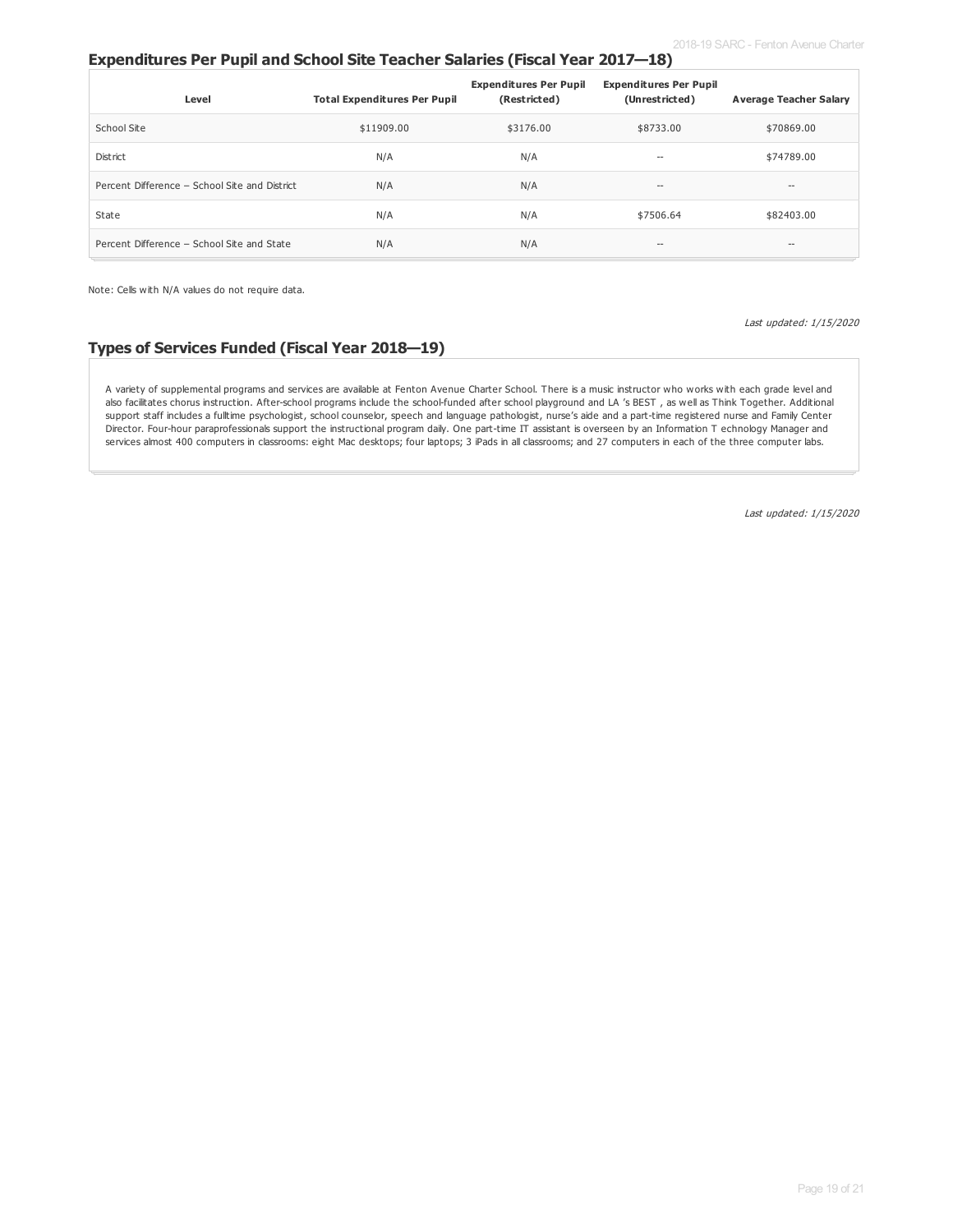## **Teacher and Administrative Salaries (Fiscal Year 2017—18)**

| Category                                      | <b>District Amount</b> | State Average For Districts In Same Category |
|-----------------------------------------------|------------------------|----------------------------------------------|
| Beginning Teacher Salary                      | \$43,913               | \$48,612                                     |
| Mid-Range Teacher Salary                      | \$70,141               | \$74,676                                     |
| <b>Highest Teacher Salary</b>                 | \$87,085               | \$99,791                                     |
| Average Principal Salary (Elementary)         | \$117,494              | \$125,830                                    |
| Average Principal Salary (Middle)             | \$132,291              | \$131,167                                    |
| Average Principal Salary (High)               | \$135,145              | \$144,822                                    |
| Superintendent Salary                         | \$350,000              | \$275,796                                    |
| Percent of Budget for Teacher Salaries        | 30.00%                 | 34.00%                                       |
| Percent of Budget for Administrative Salaries | 5.00%                  | 5.00%                                        |

For detailed information on salaries, see the CDE Certificated Salaries & Benefits web page at <https://www.cde.ca.gov/ds/fd/cs/> .